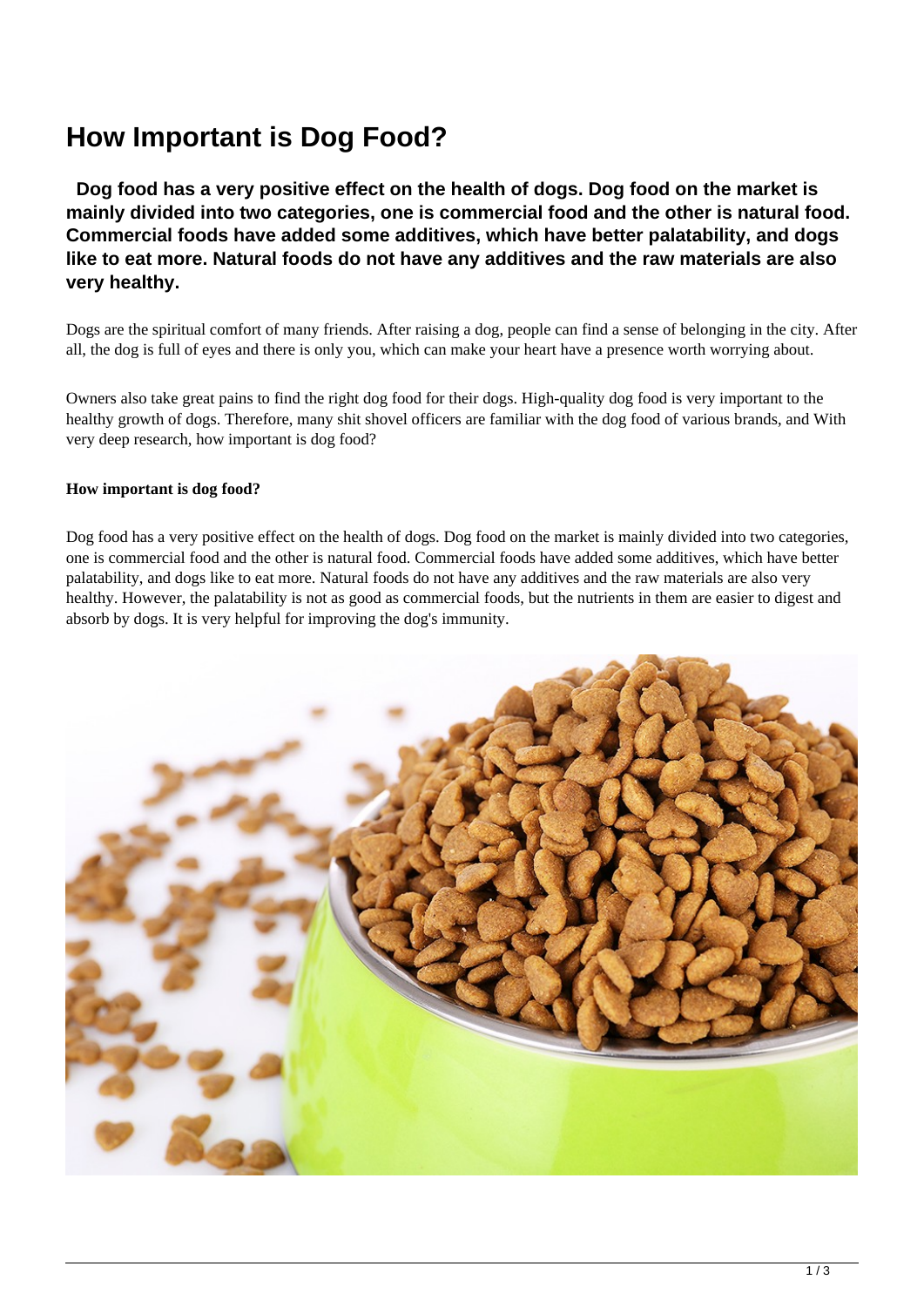## **What are the benefits of dog food for dogs?**

#### **Provide rich nutrition**

The dog food sold on the market is produced using very professional formulas, which can provide dogs with protein, fat, carbohydrates, minerals, vitamins and other trace elements, etc., and these nutrient contents have a reasonable ratio. Provide for the dog's daily needs. Long-term consumption can make the dog's bones stronger, the hair more shiny, and the body healthier, which is very beneficial to the dog's growth.

## **Good for the dog's dental health**

The growth of the dog's teeth requires abundant calcium, especially in puppies. If the calcium content in the dog food is not enough, then the dog's teeth will grow very slowly and even cause problems in the dog's teeth. Most of the dog food sold on the market is puffed dog food, which tastes very crispy. Dogs eating this dog food can clean and strengthen their teeth. Research has found that dogs who eat dog food are entering. After middle and old age, the probability of dental problems such as dental calculus or tooth loss will be greatly reduced.

## **Dog feces are relatively stable**

The nutrient content in dog food is rich and comprehensive, which can ensure that the dog's intestinal tract is unobstructed. It will not cause the dog to produce diarrhea and other problems, and can also play a role in preventing the dog's anal gland from inflammation.

#### **Long-term feeding of dog food is not easy to cause anorexia**

Due to excessive spoiling of dogs, many owners often feed their dogs some foods with rich taste such as beef and chicken. It will lead to anorexia, especially for dogs who have been fed like this since childhood, the probability of anorexia will increase greatly. It will cause the dog to be unable to absorb comprehensive nutrition, thus endangering the dog's health.

However, if you feed your dog food from an early age, the dog will get used to it and will not suffer from anorexia. It can supplement the dog's comprehensive nutrition and better promote the dog's growth.